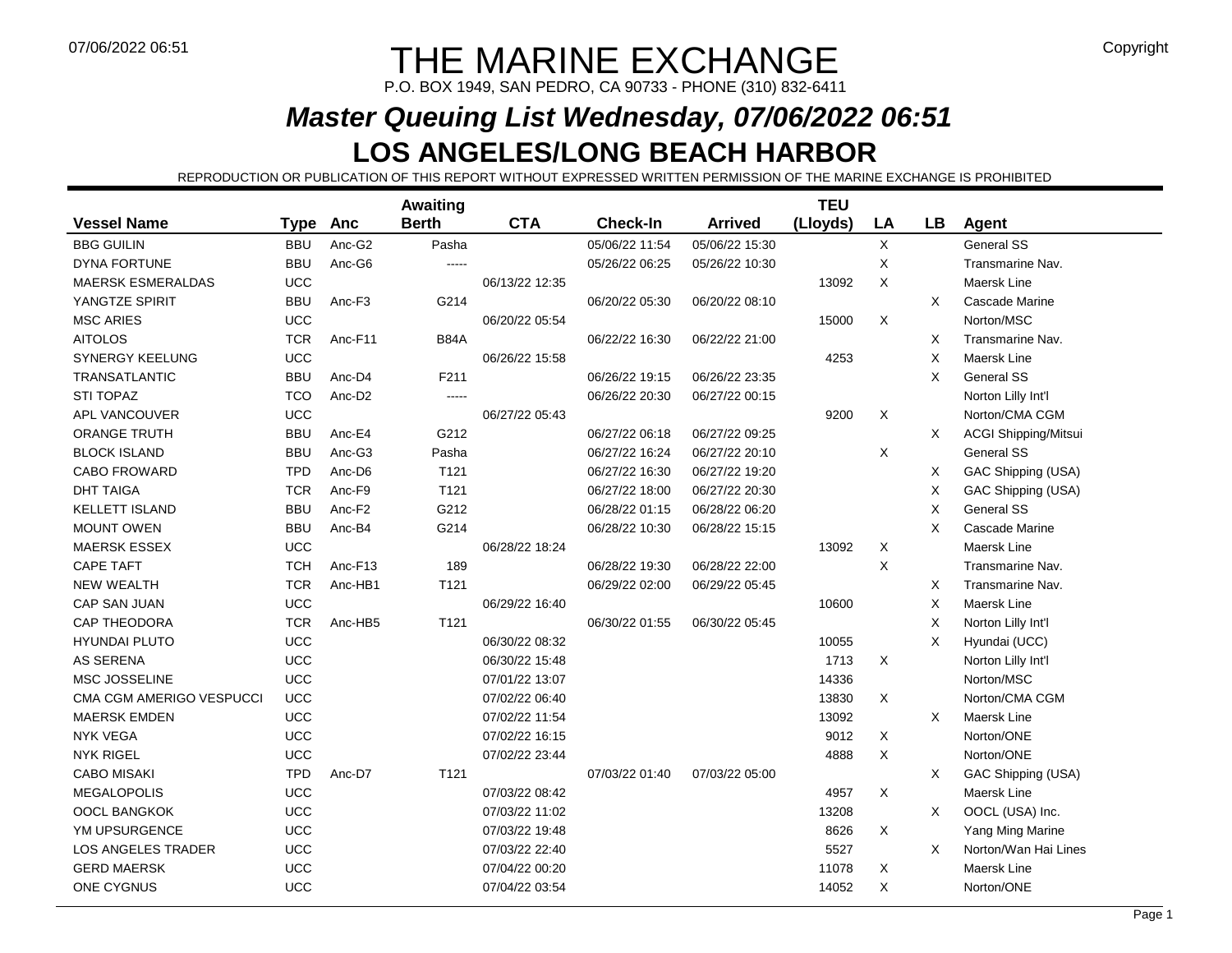# $\blacksquare$  THE MARINE EXCHANGE  $\blacksquare$

P.O. BOX 1949, SAN PEDRO, CA 90733 - PHONE (310) 832-6411

# **Master Queuing List Wednesday, 07/06/2022 06:51**

#### **LOS ANGELES/LONG BEACH HARBOR**

REPRODUCTION OR PUBLICATION OF THIS REPORT WITHOUT EXPRESSED WRITTEN PERMISSION OF THE MARINE EXCHANGE IS PROHIBITED

|                              |            |         | Awaiting         |                |                 |                | <b>TEU</b> |    |          |                               |
|------------------------------|------------|---------|------------------|----------------|-----------------|----------------|------------|----|----------|-------------------------------|
| <b>Vessel Name</b>           | Type       | Anc     | <b>Berth</b>     | <b>CTA</b>     | <b>Check-In</b> | <b>Arrived</b> | (Lloyds)   | LA | LB       | Agent                         |
| ZARUMA                       | <b>TCR</b> | Anc-HB4 | <b>B86</b>       |                | 07/04/22 04:05  | 07/04/22 07:30 |            |    | X        | Transmarine Nav.              |
| <b>WASHINGTON</b>            | <b>TCR</b> | Anc-F5  | T <sub>121</sub> |                | 07/04/22 09:53  | 07/04/22 13:45 |            |    | X        | Inchcape Shipping Services    |
| <b>ETERNAL SUNSHINE</b>      | <b>TPD</b> | Anc-HB8 | 149              |                | 07/04/22 16:45  | 07/04/22 22:15 |            | X  |          | Transmarine Nav.              |
| <b>MAERSK NORTHWOOD</b>      | <b>UCC</b> |         |                  | 07/05/22 00:01 |                 |                | 2556       |    | X        | Maersk/Sealand Americas       |
| <b>HYUNDAI NEPTUNE</b>       | UCC        |         |                  | 07/05/22 03:12 |                 |                | 10055      |    | X        | Hyundai (UCC)                 |
| <b>ALSEA BAY</b>             | OTB        | Anc-B5  | 149              |                | 07/05/22 05:23  | 07/05/22 09:00 |            | Χ  |          | Sause Bros.                   |
| <b>CSCL SUMMER</b>           | <b>UCC</b> |         |                  | 07/05/22 11:42 |                 |                | 10036      |    | X        | COSCO                         |
| <b>MSC SHUBA B</b>           | UCC        |         |                  | 07/05/22 19:09 |                 |                | 11010      |    | Χ        | Norton/MSC                    |
| <b>SFL SABINE</b>            | <b>TCR</b> | Anc-F7  |                  |                | 07/06/22 06:02  |                |            |    | X        | GAC Shipping (USA)            |
| <b>NYK VESTA</b>             | UCC        |         |                  | 07/06/22 10:12 |                 |                | 9012       | X  |          | Norton/ONE                    |
| <b>WAN HAI 509</b>           | <b>UCC</b> |         |                  | 07/06/22 11:18 |                 |                | 4252       |    | $\times$ | Norton/Wan Hai Lines          |
| <b>EVER LOTUS</b>            | UCC        |         |                  | 07/06/22 21:36 |                 |                | 8452       | X  |          | Evergreen Shpg Agcy (America) |
| <b>MAUNALEI</b>              | UCC        |         |                  | 07/07/22 00:55 |                 |                | 2526       |    | X        | Matson Nav.                   |
| <b>CAP SALIA</b>             | <b>UCC</b> |         |                  | 07/07/22 06:00 |                 |                | 1402       |    | X        | Maersk Line                   |
| <b>CMA CGM ARCTIC</b>        | UCC        |         |                  | 07/07/22 08:18 |                 |                | 14812      | X  |          | Norton/CMA CGM                |
| <b>BALTIC NORTH</b>          | <b>UCC</b> |         |                  | 07/07/22 17:11 |                 |                | 4432       | Χ  |          | Norton/CMA CGM                |
| YM TOTALITY                  | UCC        |         |                  | 07/07/22 20:34 |                 |                | 12726      | X  |          | Yang Ming Marine              |
| <b>SYNERGY BUSAN</b>         | UCC        |         |                  | 07/08/22 02:25 |                 |                | 4253       |    |          | Maersk Line                   |
| <b>HYUNDAI SINGAPORE</b>     | <b>UCC</b> |         |                  | 07/08/22 04:18 |                 |                | 6763       | X  |          | Hyundai (UCC)                 |
| <b>OOCL TAIPEI</b>           | UCC        |         |                  | 07/08/22 10:23 |                 |                | 8888       |    | X        | OOCL (USA) Inc.               |
| <b>WAN HAI 515</b>           | <b>UCC</b> |         |                  | 07/09/22 03:00 |                 |                | 4532       |    | $\times$ | Norton/Wan Hai Lines          |
| <b>MAERSK ELBA</b>           | UCC        |         |                  | 07/09/22 09:48 |                 |                | 13092      |    |          | Maersk Line                   |
| <b>EVER FRONT</b>            | <b>UCC</b> |         |                  | 07/09/22 10:31 |                 |                | 12118      | X  |          | Evergreen Shpg Agcy (America) |
| CO NAGOYA                    | UCC        |         |                  | 07/09/22 12:06 |                 |                | 4506       |    |          | Norton Lilly Int'l            |
| <b>GH CURIE</b>              | UCC        |         |                  | 07/09/22 15:54 |                 |                | 2702       |    | X        | Norton/Wan Hai Lines          |
| <b>SM PORTLAND</b>           | <b>UCC</b> |         |                  | 07/10/22 04:19 |                 |                | 4228       |    | X        | Norton/SM Line                |
| <b>COSCO SHIPPING AZALEA</b> | UCC        |         |                  | 07/10/22 05:41 |                 |                | 13800      |    | X        | COSCO                         |
| <b>REN JIAN 9</b>            | UCC        |         |                  | 07/10/22 07:30 |                 |                | 4713       | X  |          | Norton Lilly Int'l            |
| <b>MANUKAI</b>               | UCC        |         |                  | 07/10/22 16:07 |                 |                | 2831       |    | X        | Matson Nav.                   |
| <b>HORIZON ENTERPRISE</b>    | UCC        |         |                  | 07/10/22 19:41 |                 |                | 2325       |    | X        | Pasha Hawaii Holdings         |
| <b>EVER LUCENT</b>           | UCC        |         |                  | 07/11/22 08:45 |                 |                | 8508       | X  |          | Evergreen Shpg Agcy (America) |
| <b>RIO CADIZ</b>             | UCC        |         |                  | 07/11/22 14:25 |                 |                | 4300       |    |          | <unassigned></unassigned>     |
| <b>MAERSK ENSHI</b>          | <b>UCC</b> |         |                  | 07/11/22 20:08 |                 |                | 13092      |    |          | Maersk Line                   |
| PRESIDENT TRUMAN             | <b>UCC</b> |         |                  | 07/11/22 22:00 |                 |                | 6588       |    |          | Norton/APL                    |
| <b>CMA CGM BRAZIL</b>        | UCC        |         |                  | 07/12/22 05:39 |                 |                | 15128      | X  |          | Norton/CMA CGM                |